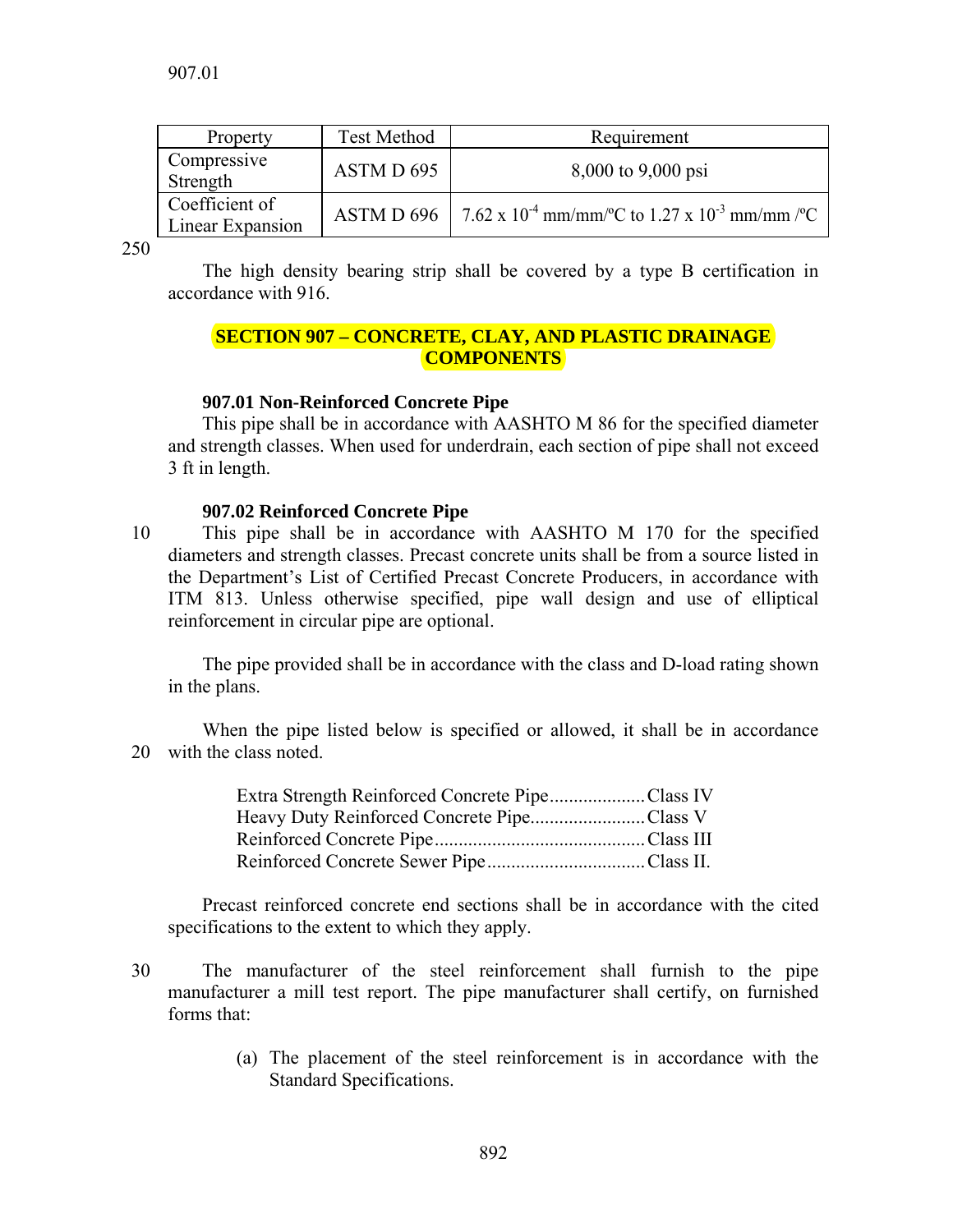(b) The area of steel reinforcement per linear foot of pipe is in accordance with or exceeds the specification requirements.

- 40 (c) Based on the steel reinforcement manufacturer's mill test report, the steel used in the pipe is in accordance with the specification requirements.
	- (d) Copies of the steel reinforcement manufacturer's mill test reports shall be on file and available to review for five years.

#### **907.03 Reinforced Concrete Horizontal Elliptical Pipe**

 This pipe shall be in accordance with AASHTO M 207. Certification shall be in accordance with 907.02.

50

## **907.04 Precast Concrete Manholes, Inlets, and Catch Basins**

 These units shall be in accordance with AASHTO M 199. References to diameter are applicable to corresponding dimensions in other than circular sections. Absorption tests will not be required for flat top or base slabs. Certification shall be in accordance with 907.02.

 No more than three holes shall be cast or drilled in each section for the purpose of handling.

60 In addition to the requirements of AASHTO M 199, the manhole steps shall be permanently marked with the specific step designation, and the manufacturer's identification. This marking shall remain exposed after installation.

 Steps shall be selected from the list of approved Manhole Steps. Requests for adding steps to the list shall be accompanied by: a certified test report demonstrating compliance with AASHTO M 199; instruction for proper installation; complete product description including the ancillary equipment required for installation; and a sample step. The Department may perform a laboratory evaluation of specific steps and may not add steps to the list which are not furnished with ancillary installation 70 equipment.

#### **907.05 Precast Reinforced Concrete Structure Sections**

 Precast reinforced concrete structure sections shall be from a source listed in the Department's List of Certified Precast Concrete Producers, in accordance with ITM 813. A water-reducing admixture from the Department's list of approved Water-Reducing Admixtures may be used.

 Handling devices or holes will be allowed in each structure section. Holes for handling shall be filled with material in accordance with 901.07, 901.08, or with 80 precast concrete plugs which shall be secured with portland cement mortar or other approved adhesive before backfilling. Drilled handling holes shall be filled with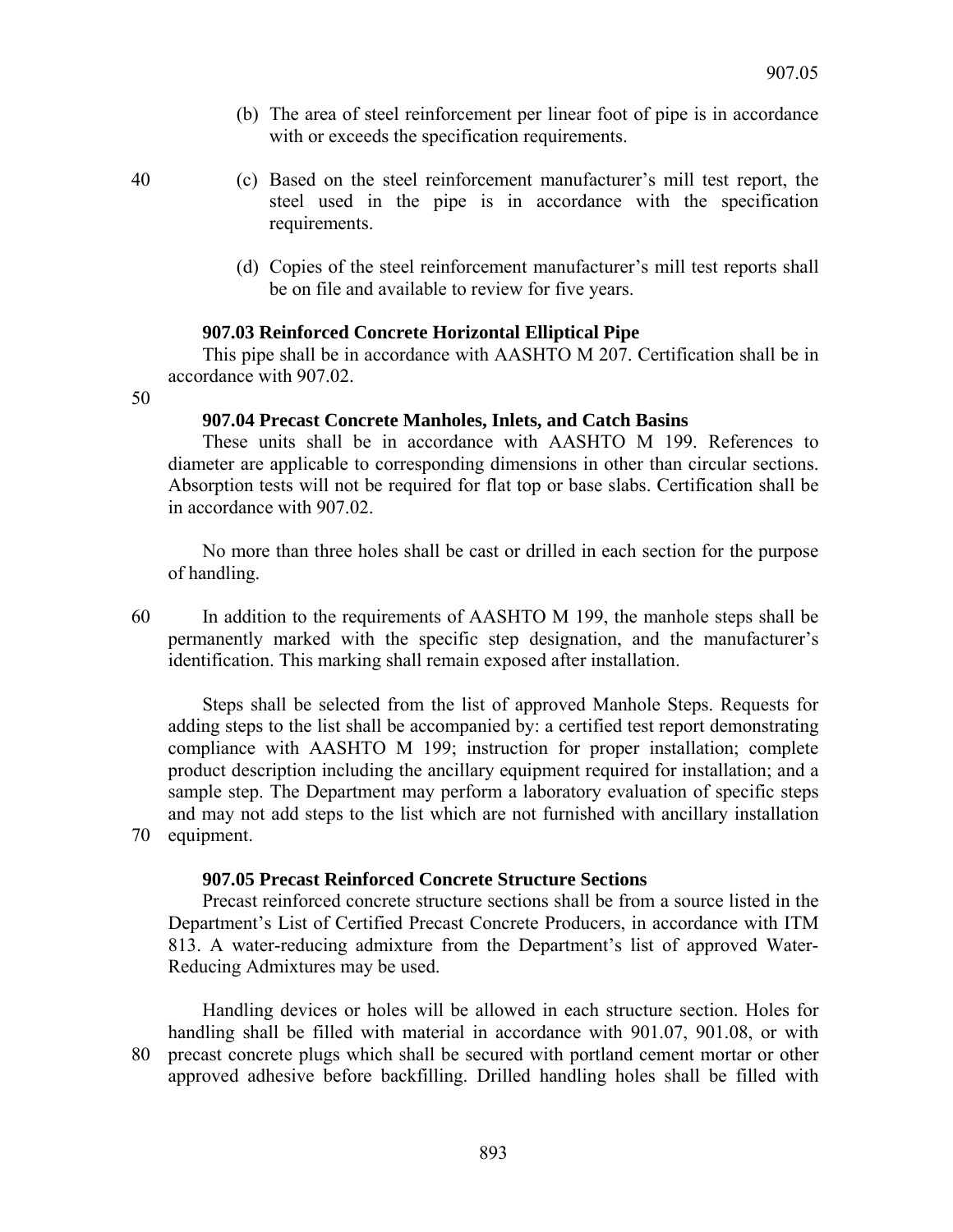portland cement mortar. Prior to backfilling the structure, all holes shall be covered with joint wrap material with a minimum width of 9 in.

 The section ends shall be of such design and shall be so formed that when the structure sections are erected, they shall make a continuous line of structure with a smooth interior free of irregularities. The ends of the structure sections shall be normal to the walls and centerline, except where beveled ends are specified. The surface of the structure sections shall be cast from a smooth steel form or troweled 90 surface. Trapped air pockets causing surface defects shall be considered as part of a smooth steel form finish.

 **(a) Box** 

 Box structure sections shall be in accordance with ASTM C 1577 and the exceptions to ASTM C 1577 listed in 714.04. Not more than four holes may be cast, drilled, or otherwise made in each box section for the purpose of handling or laying.

#### **(b) Three-Sided**

 Three-sided structure sections shall be in accordance with ASTM C 1504 and 100 the exceptions to ASTM C 1504 listed in 723.04. Not more than six holes shall be cast, drilled, or otherwise made in each section for the purpose of handling or laying.

## **907.06 Precast Reinforced Concrete Headwalls, Wingwalls, Footings and Spandrel Walls**

 Precast concrete units shall be from a source listed in the Department's List of Certified Precast Concrete Producers, in accordance with ITM 813. A waterreducing admixture from the Department's list of approved Water-Reducing Admixtures may be used.

110

 Handling devices or holes will be allowed in each wingwall and spandrel wall section. Not more than four holes shall be cast or drilled in each section for the purpose of handling or setting. Weep holes shall be provided in all wingwalls. Headwalls, wingwalls, and spandrel walls shall be free of fractures and shall be given a finish in accordance with 702.21.

The concrete compressive strength for headwalls, wingwalls, and spandrel walls shall have a minimum 28-day compressive strength of 4,000 psi, as determined by compressive strength testing of concrete cylinders. The concrete compressive 120 strength for footings shall have a minimum 28-day compressive strength of 2,000 psi, as determined by compressive strength testing of concrete cylinders.

 Structural steel used in bolted connections of headwalls or wingwalls to a boxstructure section, or of wingwalls to a three-sided-structure section or spandrel wall, shall be in accordance with 910.02(a), and zinc coated after fabrication in accordance with ASTM A 153.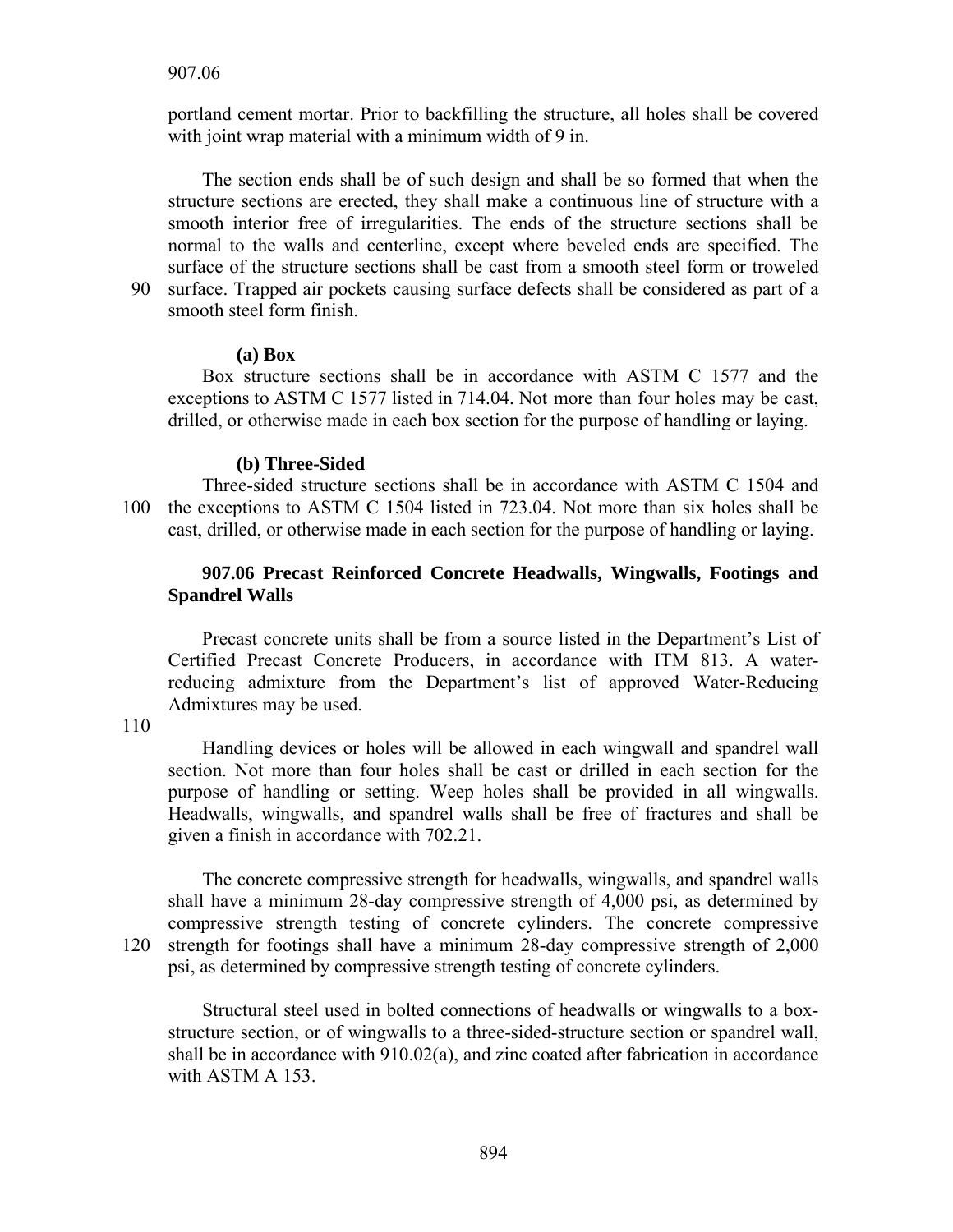Bolts and studs shall be hot dipped in accordance with 910.02(g)1. Nuts shall be in accordance with ASTM A 563, grade A, Hex style; unless specified otherwise. 130 Washers shall be in accordance ASTM F 844, unless specified otherwise. Bolts, nuts and washers shall be hot dip zinc coated.

# **907.07 Joint Membrane System for Precast Reinforced Concrete Box Structure Sections**

 The Contractor may elect to use an approved self-adhering membrane system in lieu of the detail shown on the plans.

Joint membrane systems shall be in accordance with the following requirements.

| 140 | <b>PROPERTY</b><br>Thickness | <b>TEST METHOD</b><br><b>ASTM D 3767,</b><br>Procedure A | <b>REQUIREMENTS</b><br>59 mil, min. |
|-----|------------------------------|----------------------------------------------------------|-------------------------------------|
|     | Tensile Strength             | Grab Tensile Strength,<br>ASTM D4632                     | 650 N, min.                         |
|     | Elongation                   | Grab Tensile Strength,<br>ASTM D4632                     | $20\%$ , min.                       |
| 150 | <b>Bursting Strength</b>     | Mullen Burst,<br>ASTM D 3786                             | $290$ psi, min.                     |
|     | Peel Strength                | ASTM D 903                                               | 850 N/m, min.                       |
|     | Permeance                    | ASTM E 96,<br>Water Method                               | $1.05$ Perm, max.                   |

The membrane system shall be supplied in roll widths of at least 12 in. The membrane shall be a composite sheet material composed of a non-woven fabric and 160 a polymer membrane material. The membrane shall be protected by a release paper.

 Material furnished under this specification shall be covered by a type B certification in accordance with 916.

#### **907.08 Clay Pipe**

 This pipe shall be in accordance with ASTM C 700 for the specified diameters and strength classes for circular non-perforated pipe. When specified, the bell shall have integral spacer lugs to provide for an annular opening and self centering feature. The pipe may be glazed or unglazed, unless otherwise specified.

170

## **907.09 Perforated Clay Pipe**

 This pipe shall be in accordance with ASTM C 700 for the specified dimensions and strength classes. It may be glazed or unglazed, unless otherwise specified. Where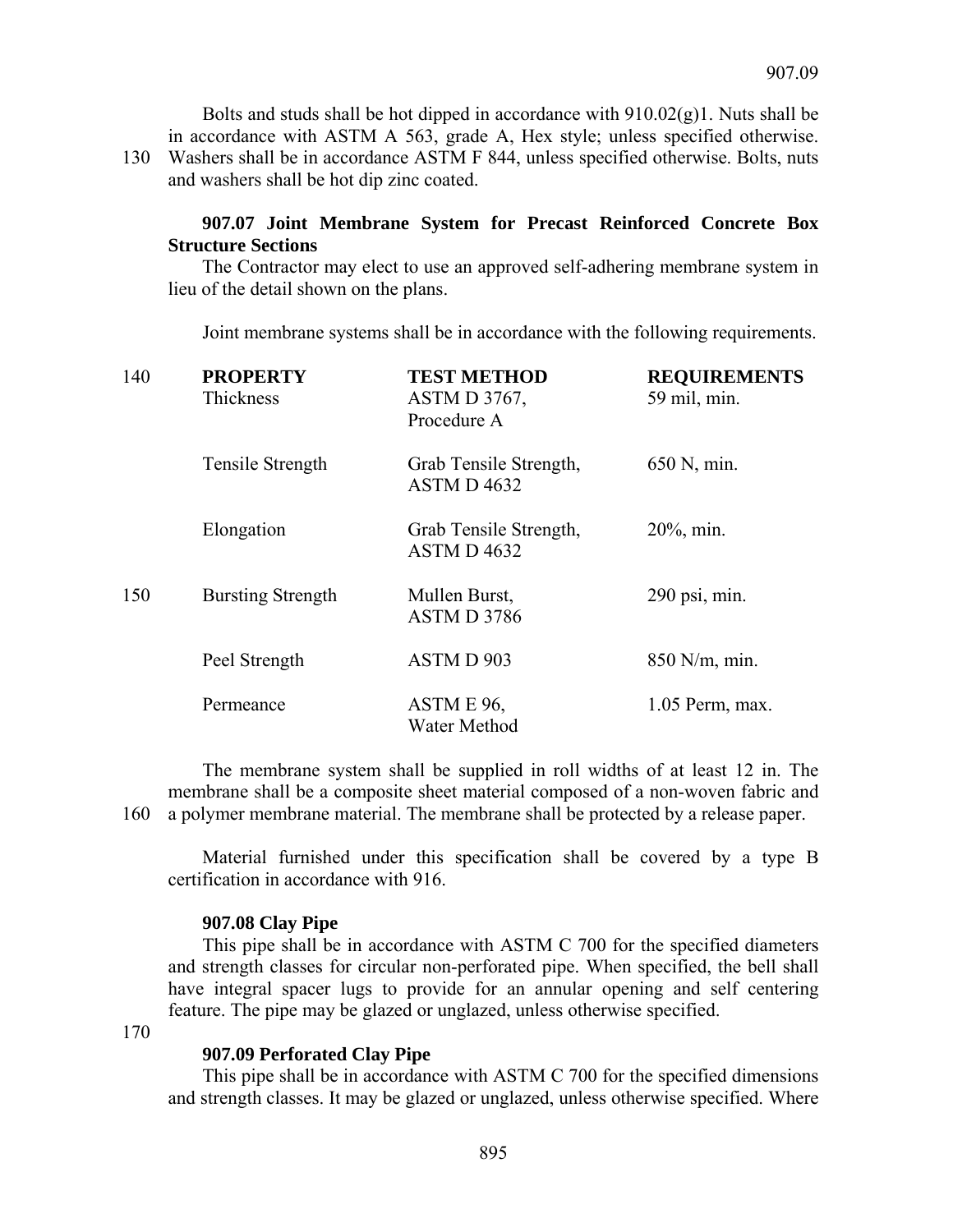vitrified clay culvert pipe is furnished, a pipe end section compatible to that as required for concrete or metal pipe shall be used.

# **907.10 Drain Tile**

 This pipe shall be in accordance with AASHTO M 178 for concrete or ASTM C 4 for clay for the specified material, diameters, and quality classes. Standard quality 180 drain tile shall not be used. When specified, the pipe spigot shall have integral spacer lugs to provide for an annular opening and self centering feature. Material furnished under this specification shall be covered by a type C certification in accordance with 916.

## **907.11 Pipe Joint Sealant**

 Material for sealing the joints of bell and spigot or tongue and groove concrete or clay pipe or culverts furnished under this specification shall not contain asbestos fibers, shall be covered by a type B certification in accordance with 916, and shall be in accordance with one of the following:

190

#### **(a) Preformed Flexible Joint Sealants**

 Joint sealants shall be either bitumen or butyl rubber in accordance with ASTM C 990. The results of the following tests shall be shown on the type B certification.

| <b>PROPERTY</b>                                       | <b>TEST METHOD</b>                  |
|-------------------------------------------------------|-------------------------------------|
| <b>Hydrocarbon Blends</b>                             | ASTM D 4 (bitumen) or D 297 (butyl) |
| <b>Ash-Inert Mineral Matter</b>                       | <b>AASHTOT111</b>                   |
| Volatile Matter                                       | ASTM D 6                            |
| Specific Gravity $(a)$ 77°F                           | ASTM D71                            |
| Ductility $(a)$ 77°F                                  | AASHTO T 51 or ASTM D 113           |
| Flash Point                                           | ASTM D 92                           |
| Fire Point                                            | ASTM D 92                           |
| Softening Point                                       | ASTM D 36                           |
| Compression Index (a) $77^{\circ}$ F & $32^{\circ}$ F | ASTM C 972                          |
| Cone Penetration @ 77°F & 32°F,                       |                                     |
| $150$ g, 5 s, mm/10                                   | ASTMD <sub>217</sub>                |
| <b>Chemical Resistance</b>                            | ASTM C 990                          |

## **(b) Bituminous Mastic Sealant**

A cold applied, mineral filled, bituminous joint sealing compound that can be applied to the joints with a trowel when the air temperature is between 20° and 100° F. The bituminous material shall adhere to the concrete or clay pipe so as to make a 200 watertight seal and shall not flow, crack, or become brittle when exposed to the atmosphere.

 The mastic shall also be in accordance with the following. The results of the tests shall be shown on the type B certification.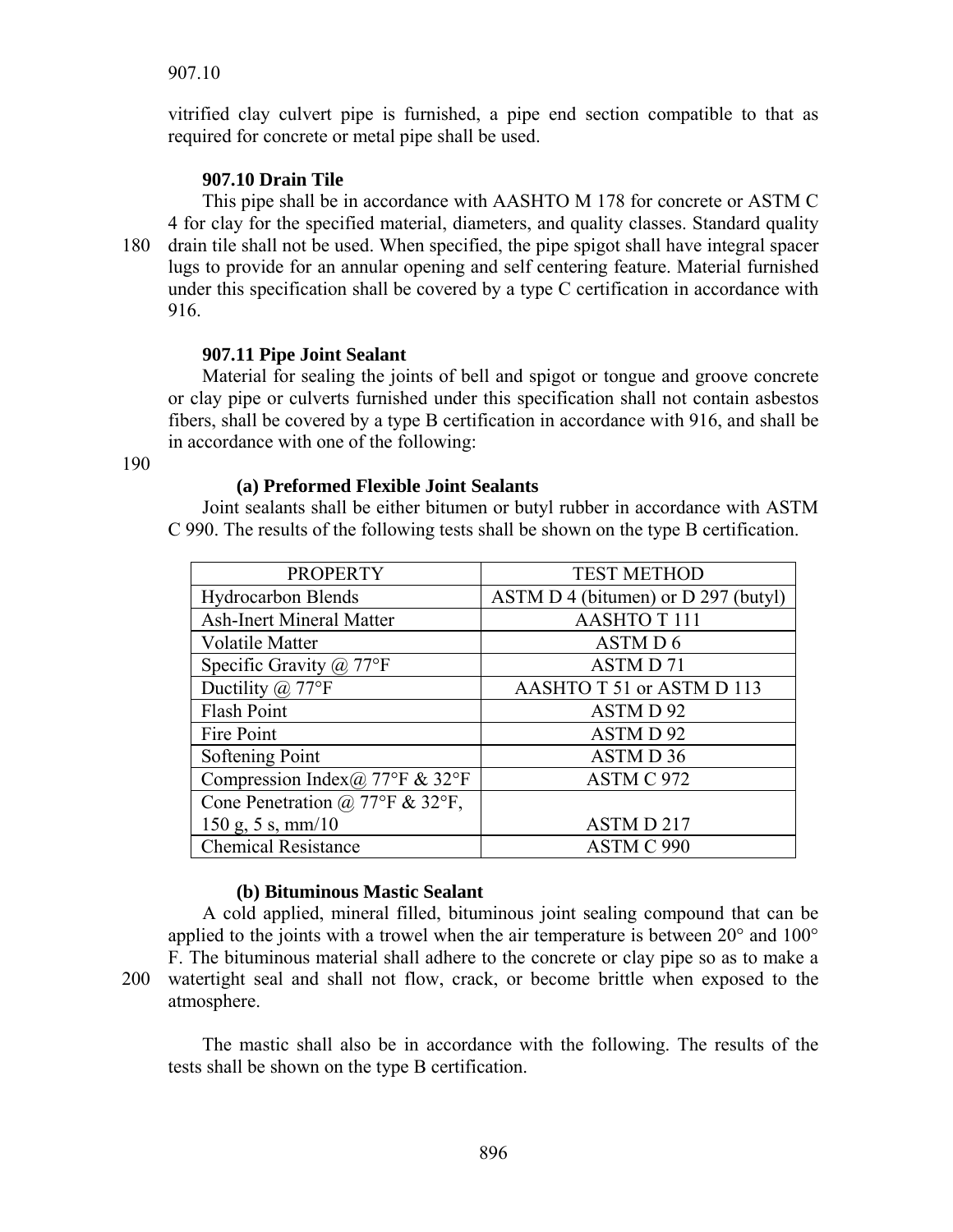| <b>PROPERTY</b>                                    | <b>MINIMUM</b>  | <b>MAXIMUM</b> |
|----------------------------------------------------|-----------------|----------------|
| Grease cone penetration unworked, 77°F,            | 125             | 275            |
| 150 g, 5 s, ASTM D 217, mm/10                      |                 |                |
| Non-Volatile, 10 g, 220°-230°F, 24 hr              | 75%             |                |
| Loss on Heating, $325^{\circ}F$ , 5 hr, 50 g       |                 | 20%            |
| Inorganic Content (complete burn, 1200° to 1400°F) | 15%             | 45%            |
| Flash Point, ASTM D 92 or D 1310                   | $100^{\circ}$ F |                |
| Fire Point, ASTM D 92 or D 1310                    | $150^{\circ}$ F |                |
| High Temperature Resistance to Flow                |                 | No sag         |
| Cold Temperature Flexibility                       | No cracks       |                |

The test for high temperature resistance to flow shall be as follows: trowel joint mastic approximately 1/2 in. thick on a porous concrete slab or piece of concrete block. Place in oven at 140°F for 10 h.

210

 The test for cold temperature flexibility shall be as follows: trowel joint mastic approximately 1/4 in. on heavy kraft paper or very light gage sheet metal. Condition in a freezer at 10°F for 3 h. Bend the sample over a 1 in. diameter pin or mandrel.

#### **907.12 Joint Mortar**

 Pipe joint mortar shall consist of 1 part portland cement and 2 parts sand with water as necessary to obtain the required consistency. Mortar shall be used within 30 minutes after its preparation.

## 220 **907.13 Rubber Type Gaskets**

 Ring gaskets for pipe shall be in accordance with ASTM C 1619, class C. Material furnished under this specification shall be covered by a type B certification in accordance with 916. The results of the following tests shall be provided on the type B certification.

| <b>PROPERTY</b>                            | <b>TEST METHOD</b>   |  |
|--------------------------------------------|----------------------|--|
| Tensile Strength and Elongation            | ASTM D 412           |  |
| Hardness                                   | <b>ASTMD 2240</b>    |  |
| Oven-age tensile reduction, of original    | ASTM D 573 and D 412 |  |
| Oven-age elongation reduction, of original | ASTM D 573 and D 412 |  |
| <b>Compression Set</b>                     | ASTMD 395            |  |
| <b>Water Absorption</b>                    | ASTM D 471           |  |
| Ozone resistance                           | <b>ASTM D 1149</b>   |  |
| <b>Splice Strength Classification</b>      | ASTM D 2527          |  |

#### **907.14 Blank**

 **907.15 Blank** 

230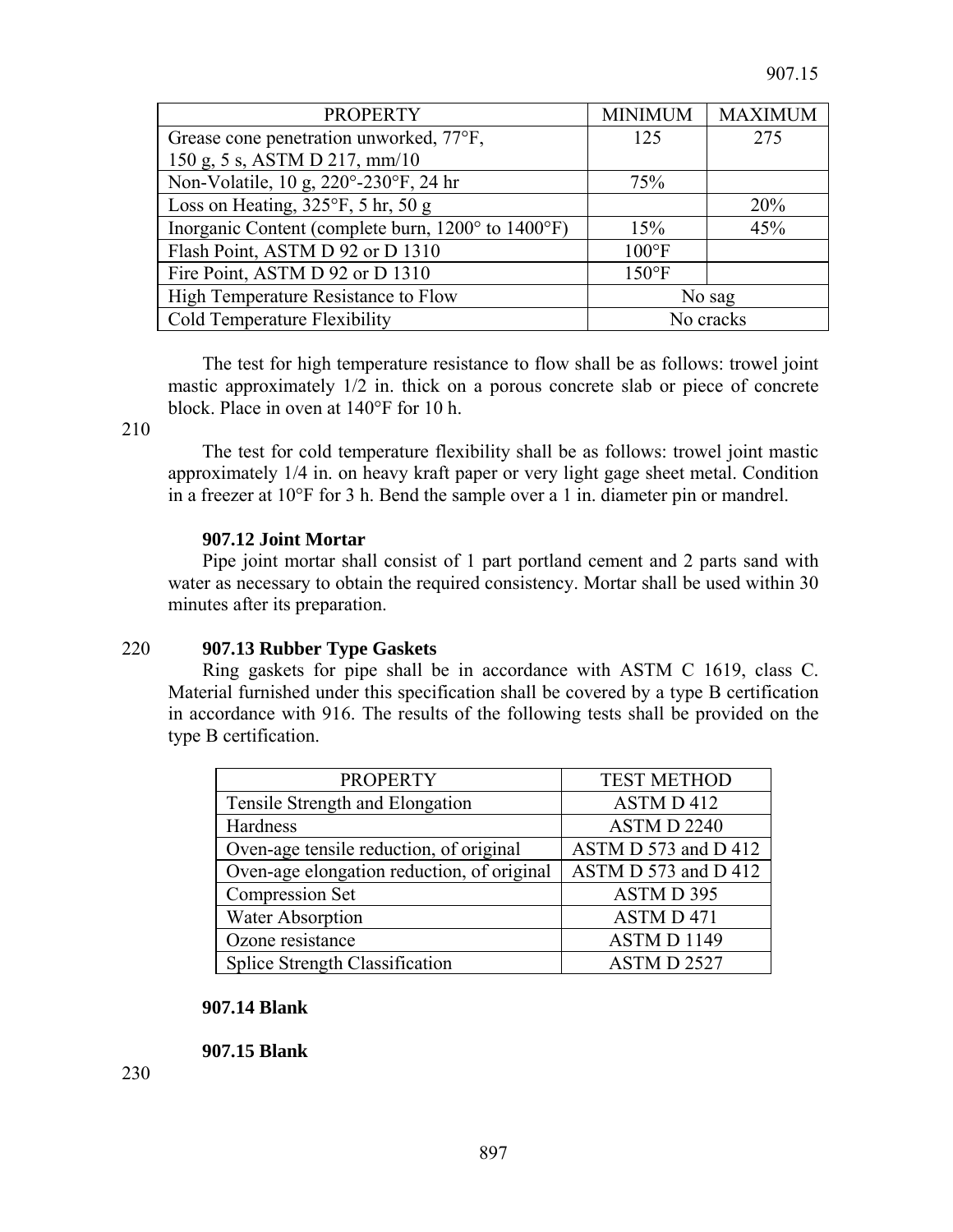# **907.16 Thermoplastic Pipe Requirements**

 A list of approved thermoplastic pipe and liner pipe will be maintained by the Department. The list will specify the manufacturer and thermoplastic pipe designation. All of these materials shall comply with the applicable AASHTO or ASTM requirements listed in the following table and will only be accepted from qualified manufacturers. The manufacturer is defined as the plant which produces the thermoplastic pipe. The manufacturer shall become qualified by establishing a history of satisfactory quality control of these materials as evidenced by the test results performed by the manufacturer's testing laboratory.

| SUMMARY OF THERMOPLASTIC PIPE SPECIFICATION REQUIREMENTS    |                            |                  |                     |                                       |
|-------------------------------------------------------------|----------------------------|------------------|---------------------|---------------------------------------|
| Pipe Material                                               | Standard<br>Specifications | <b>AASHTO</b>    | <b>ASTM</b>         | Manufacturer<br>Requirements          |
| <b>Corrugated</b><br>Polyethylene<br><b>Drainage Tubing</b> | 907.17(a)                  | M 252            |                     | ITM 806,<br>Procedure O               |
| Corrugated<br><b>Polyethylene Pipe</b>                      | 907.17(b)                  | M <sub>294</sub> |                     | <b>ITM 806,</b><br><b>Procedure O</b> |
| Corrugated<br>Polypropylene Pipe                            | 907.19                     | M 330            |                     | ITM 806,<br>Procedure O               |
| Perforated PVC<br>Semicircular Pipe                         | 907.18                     |                  | D 3034              | ITM 806,<br>Procedure A               |
| Profile Wall PVC<br>Pipe                                    | 907.22                     | M 304            | F 949               | ITM 806,<br>Procedure O               |
| Ribbed Polyethylene<br>Pipe                                 | 907.20                     |                  | F 894               | ITM 806,<br>Procedure A               |
| Schedule 40 PVC<br>Pipe                                     | 907.24(b)                  |                  | D 1785 or<br>D 2665 | 916,<br>Type C Cert.                  |
| Smooth Wall<br>Polyethylene Pipe                            | 907.21                     |                  | F 714               | ITM 806,<br>Procedure A               |
| Smooth Wall PVC<br>Pipe                                     | 907.23                     | M 278            | F 679               | ITM 806,<br>Procedure A               |
| Type PSM PVC Pipe<br>and Fittings                           | 907.24(a)                  |                  | D 3034              | ITM 806,<br>Procedure A               |

## **907.17 Corrugated Polyethylene Drainage Tubing and Pipe**

# **(a) Corrugated Polyethylene Tubing**

 Tubing and fittings shall be in accordance with AASHTO M 252. Perforations shall be required for tubing used as a longitudinal underdrain. Qualification requirements for the manufacturers shall be in accordance with ITM 806, Procedure O.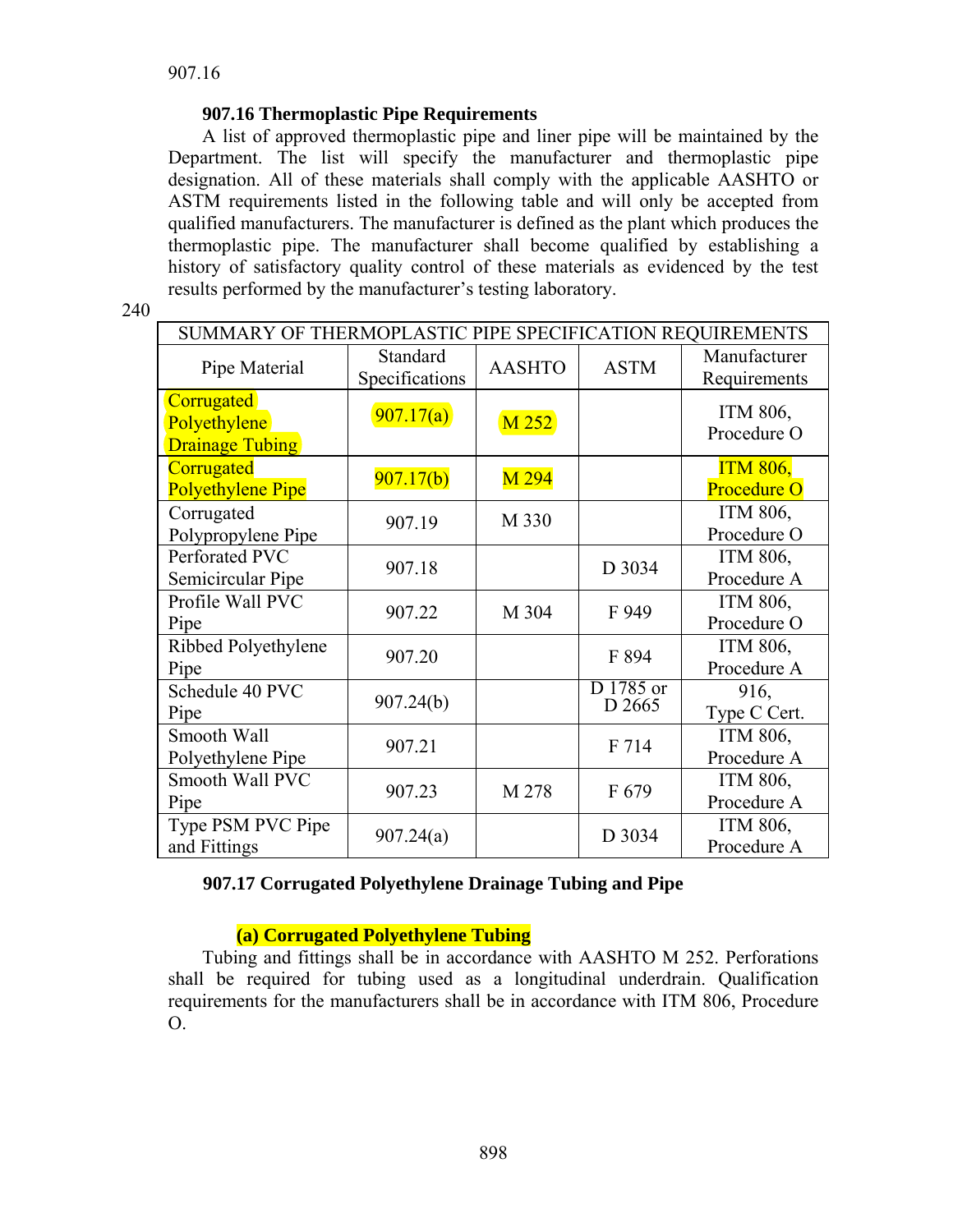## 250 **(b) Corrugated Polyethylene Pipe**

 Pipe and fittings shall be in accordance with AASHTO M 294. Qualification requirements for the manufacturers shall be in accordance with ITM 806, Procedure O.

## **907.18 Perforated PVC Semicircular Pipe**

 Perforated PVC semicircular pipe may be used as an alternate to 6 in. or less diameter pipe or tile. Pipe shall be in accordance with ASTM D 3034, SDR 35. This semicircular pipe shall have a smooth top and a smooth, semicircular bottom, nominally 4 5/8 in. in diameter, with perforations uniformly distributed along the top 260 of the bottom section in accordance with AASHTO M 252 perforation requirements. The top section shall extend a minimum of 1/2 in. beyond the top of the semicircular section. The top section shall be approximately 6 3/8 in. wide including the sloping overhangs on each side. Qualification requirements for the manufacturers shall be in accordance with ITM 806, Procedure A.

## **907.19 Corrugated Polypropylene Pipe**

 Pipe and fittings shall be in accordance with AASHTO M 330. Qualification requirements for the manufacturers shall be in accordance with ITM 806, Procedure  $O<sub>1</sub>$ 

270

#### **907.20 Ribbed Polyethylene Pipe**

 Pipe and fittings shall be in accordance with ASTM F 894. Qualification requirements for the manufacturers shall be in accordance with ITM 806, Procedure A.

#### **907.21 Smooth Wall Polyethylene Pipe**

 Pipe shall be in accordance with ASTM F 714 for nominal diameters of 39 in. or less. Fittings shall be in accordance with ASTM F 1055. The pipe sizes shall be in accordance with ISO sizing system. The pipe dimension ratio shall be 26 or less. The 280 resin used in manufacturing this type of pipe shall have a minimum cell classification of 335434C in accordance with ASTM D 3350 or a minimum grade of PE4710 in accordance with ASTM F 714. Qualification requirements for the manufacturers shall be in accordance with ITM 806, Procedure A.

## **907.22 Profile Wall PVC Pipe**

 Pipe and fittings shall be in accordance with AASHTO M 304 or ASTM F 949. Perforations shall be required when used as a longitudinal underdrain or end bent drain pipe. Qualification requirements for the manufacturers shall be in accordance with ITM 806, Procedure O.

290

## **907.23 Smooth Wall PVC Pipe**

 Pipe and fittings shall be in accordance with AASHTO M 278 for pipe sizes 4 in. through 15 in., and ASTM F 679 for pipe sizes 18 in. through 27 in. Qualification requirements for the manufacturers shall be in accordance with ITM 806, Procedure A.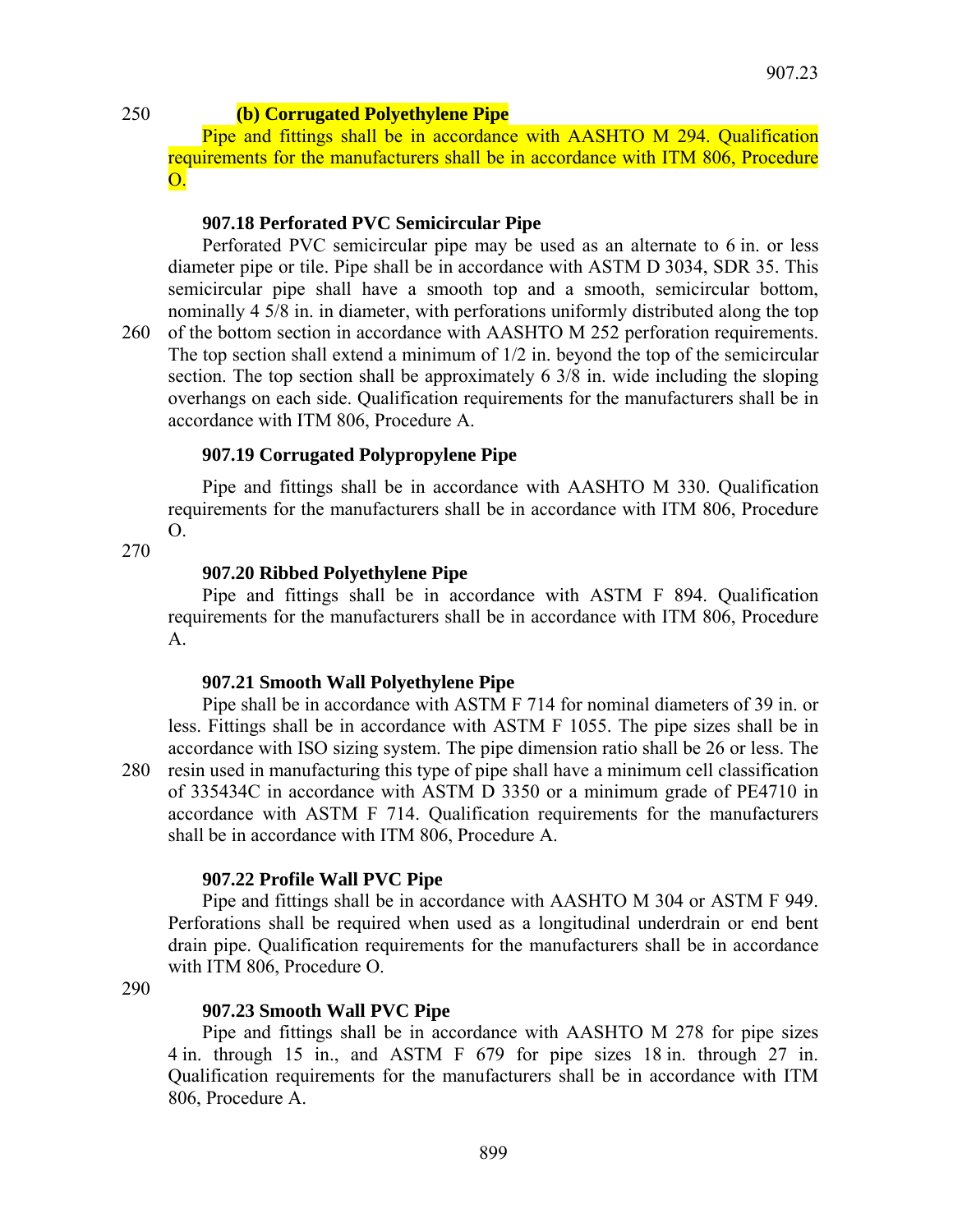# **907.24 Smooth Wall Pipe for Outlets**

Pipe and pipe fittings shall be smooth wall, non-perforated plastic pipe. Qualification requirements for the manufacturers shall be in accordance with ITM 300 806, Procedure A.

#### **(a) Type PSM PVC Pipe and Fittings**

Pipe and fittings shall be in accordance with ASTM D 3034, SDR 23.5.

#### **(b) Schedule 40 PVC Pipe**

Pipe shall be in accordance with ASTM D 1785 or D 2665 and shall have a

minimum pipe stiffness of 150 psi at 5% deflection when determined in accordance with ASTM D 2412. Material furnished under this specification shall be covered by a type C certification in accordance with 916 and shall reference ASTM D 1785 or D

310 2665 in the product print line.

#### **907.25 Thermoplastic Liner Pipe**

 Thermoplastic liner pipe shall be HDPE or PVC pipe with sufficient rigidity to withstand the installation operation and shall exhibit a minimum amount of distortion. The liner pipe shall be free from visible cracks, holes, foreign inclusions, or other defects. A certification addressing all of the required information for HDPE liner pipe shall be prepared by the manufacturer, when required. A sample certification is included in ITM 804.

## 320 **(a) Solid Wall HDPE Liner Pipe**

 Solid wall HDPE liner pipe shall be in accordance with ASTM F 714. The maximum standard dimension ratio, SDR, as defined in ASTM F 412 for the liner pipe shall be 32.5. The actual calculated minimum dimension ratio, DR, as defined in ASTM F 412 for the liner pipe shall be 30.0. The resin used in the manufacture of the liner pipe shall have a minimum cell classification of 345464C in accordance with ASTM D 3350 or a minimum grade of PE4710 in accordance with ASTM F 714. A 12 in. section of the liner pipe shall show no evidence of splitting, cracking, or breaking when compressed between parallel plates to 40% of its outside diameter within 2 to 5 minutes. Thermoplastic liner pipe may be added to the Department's 330 approved list by completing the requirements of ITM 806, Procedure Q.

#### **(b) Profile Wall HDPE Liner Pipe**

 Profile wall HDPE liner pipe shall be in accordance with ASTM F 894. The minimum liner ring stiffness constant, RSC, shall be 160 for circular installations and 250 for deformed installations. Thermoplastic liner pipe may be added to the Department's approved list by completing the requirements of ITM 806, Procedure A.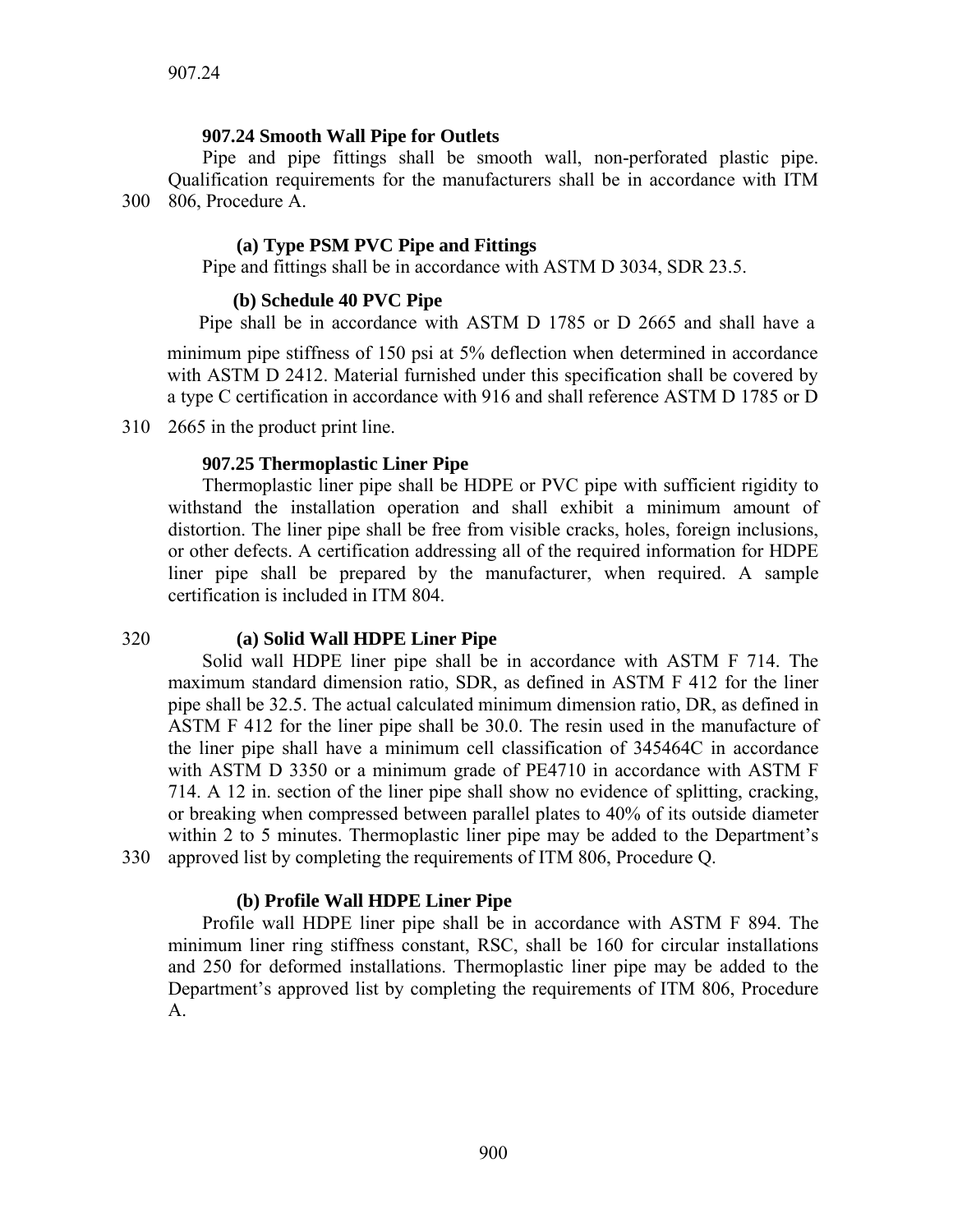# **(c) Profile Wall PVC Liner Pipe**

340 Profile wall PVC liner pipe shall be in accordance with ASTM F 949. Thermoplastic liner pipe may be added to the Department's approved list by completing the requirements of ITM 806, Procedure A.

# **907.26 Solvent Cements for PVC Pipe and Pipe Fittings**

 Solvent cement for PVC pipe and fittings shall be in accordance with ASTM D 2564. Material furnished under this specification shall be covered by a type C certification in accordance with 916.

## **907.27 Elastomeric Seals**

350 Elastomeric seals for joining plastic pipe shall be in accordance with ASTM F 477. Material furnished under this specification shall be covered by a type B certification in accordance with 916. The results of the following tests shall be provided on the type B certification.

| <b>TEST</b>                       | <b>ASTM</b>                 |
|-----------------------------------|-----------------------------|
| Tensile Strength                  | D 412 or D 1414             |
| <b>Ultimate Elongation</b>        | D 412 or D 1414             |
| 100% Modulus                      | D 412 or D 1414             |
| Hardness (Durometer)              | D 2240 or D 1414            |
| Low-Temperature Hardness          | D 2240 or D 1414            |
| <b>Compression Set</b>            | D 395 Method B, or D $1414$ |
| <b>Accelerated Aging</b>          | D 573                       |
| Water Immersion                   | D 471                       |
| Ozone Resistance                  | D 1149                      |
| Elastomer Compound Effect on Pipe | F 477                       |
| Force Decay (Stress Relaxation)   | F 913                       |

## **907.28 Reinforced Thermosetting Resin Pipe and Pipe Fittings**

 Reinforced thermosetting resin pipe and accompanying fittings shall be in accordance with ASTM D 2996 for the specified sizes. The short-term rupture strength hoop tensile stress shall be a minimum of 30,000 psi. All pipes shall be 360 pigmented resin throughout the wall thickness. The color of the pipe shall match color No. 26400 of Federal Standard 595. Painting, gel-coating, or exterior coating of the pipe to obtain the specified color shall not be done. Pipe shall be tested in accordance with ASTM G 154 for 2,500 h of accelerated weathering following cycle 2 as defined in Appendix X2. After testing, the surface of the pipe shall show no fiber exposure, crazing, or checking, and may have only a slight chalking or color change. An adhesive recommended by the manufacturer shall be used for joining pipe and fittings. Material furnished shall be covered by a type A certification in accordance with 916. The results of the following tests shall be provided on the type A certification.